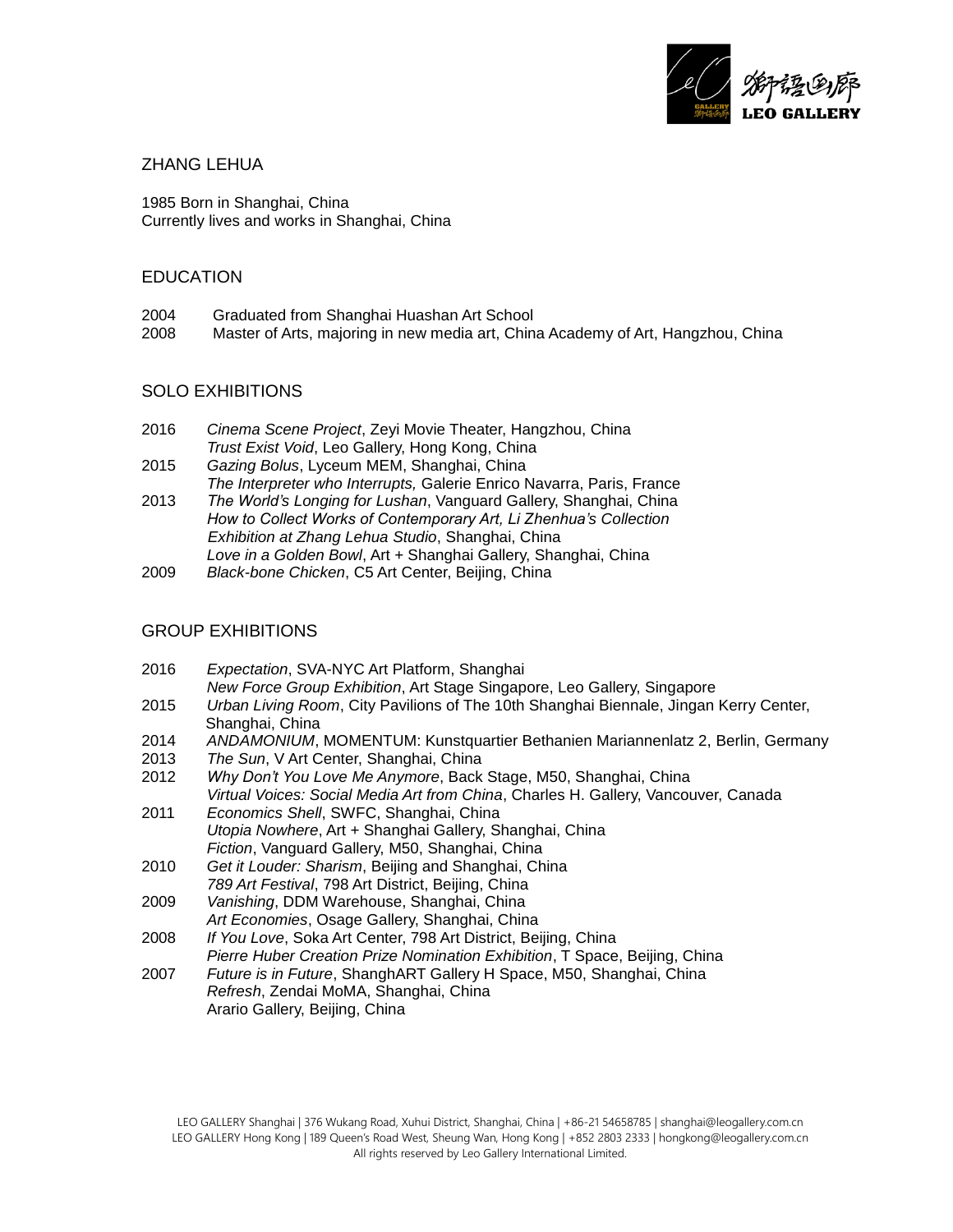### 張樂華

1985 年生於中國上海 現居住於中國上海

### 學歷

| 2004 | 上海華山美校                |  |  |
|------|-----------------------|--|--|
| 2008 | 中國美術學院新媒體藝術系 碩士 中國 杭州 |  |  |

#### 個展

| 2016 | 《院線映畫項目》澤藝影城 中國 杭州 |  |  |  |
|------|--------------------|--|--|--|
|------|--------------------|--|--|--|

- 2016 《真實虛》獅語畫廊 中國 香港
- 2015 《凝視丸》蘭心空間 中國 上海
- 2015 《帶感翻譯師》Galerie Enrico Navarra 法國 巴黎
- 2013 《廬山戀天下》Vanguard 畫廊 中國 上海
- 2013 《如何收藏當代藝術》李振華的藝術收藏 張樂華工作室 中國 上海
- 2013 《鸞嘆情》藝術+上海畫廊 中國 上海
- 2009 《烏雞》西五藝術中⼼ 中國 北京

#### 聯展

- 2016 《Expectation》紐約視覺藝術學院藝術中心 中國 上海 《新動力聯展》藝術登陸新加坡 獅語畫廊 新加坡
- 2015 《城市客廳》上海雙年展城市館 靜安嘉里中心 中國 上海
- 2014 《PANDAMONIUM》推薦展 MOMENTUM: Kunstquartier Bethanien Mariannenlatz 2 德 國柏林
- 2013 《太陽》視界藝術中⼼ 中國 上海
- 2012 《你為什麼你不再愛我》候台畫廊 中國 上海 《虛擬言聲》Charles H. Scott 藝術空間 加拿大 溫哥華
- 2011 《貝殼經濟》上海環球金融中⼼ 中國 上海 《命題烏托邦進步與懷舊》藝術+上海畫廊 中國 上海 《非正式小說》Vanguard 畫廊 中國 上海
- 2010 《2010 大聲展:分享主義》中國 北京/上海 《2010 北京 798 藝術節青年藝術家推介展》798 藝術區 中國 北京
- 2009 《消失》東⼤名創庫 中國 上海 《藝術新經濟-當代藝術展》奧沙畫廊 中國 上海
- 2008 《如果愛》索卡畫廊 中國 北京 《2008 皮埃爾·于貝爾創作獎提名展》梯空間 中國 北京
- 2007 《未來未來》⾹格納畫廊 H 空間 中國 上海
- 2007 《刷新-中國青年藝術家聯展》證大現代藝術館 中國 上海
- 2007 阿拉里奧畫廊 中國 北京

LEO GALLERY Shanghai | 376 Wukang Road, Xuhui District, Shanghai, China | +86-21 54658785 | shanghai@leogallery.com.cn LEO GALLERY Hong Kong | 189 Queen's Road West, Sheung Wan, Hong Kong | +852 2803 2333 | hongkong@leogallery.com.cn All rights reserved by Leo Gallery International Limited.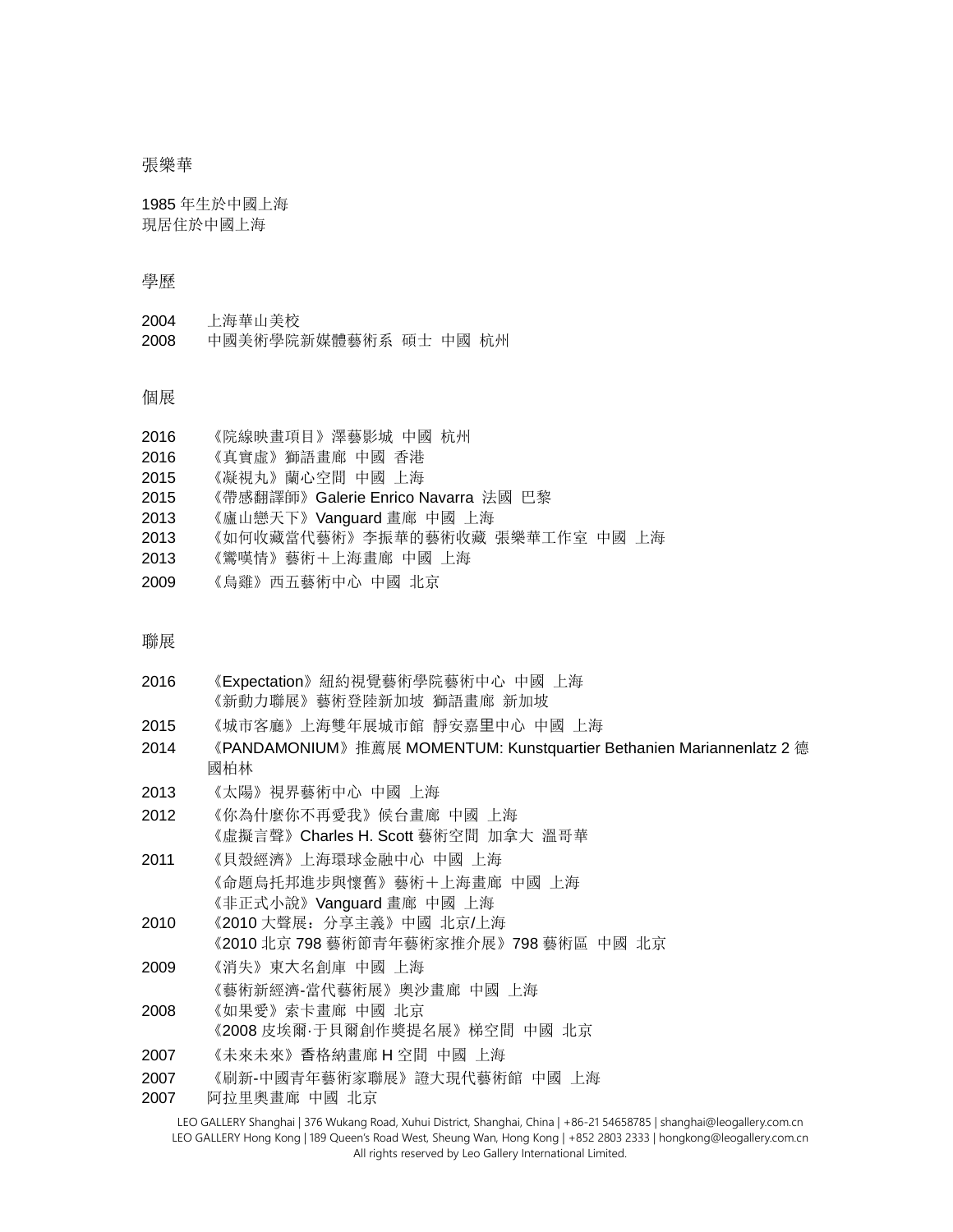张乐华

1985 年生于中国上海 现居住于中国上海

### 学历

2004 上海华山美校 2008 中国美术学院新媒体艺术系 硕士 中国 杭州

## 个展

| 2016 | 《院线映画项目》泽艺影城 中国 杭州                   |
|------|--------------------------------------|
| 2016 | 《真实虚》狮语画廊 中国 香港                      |
| 2015 | 《凝视丸》兰心空间 中国 上海                      |
| 2015 | 《带感翻译师》 Galerie Enrico Navarra 法国 巴黎 |
| 2013 | 《庐山恋天下》 Vanguard 画廊 中国 上海            |
| 2013 | 《如何收藏当代艺术》李振华的艺术收藏 张乐华工作室            |
| 2013 | 《鸾叹情》 艺术+上海画廊 中国 上海                  |
|      |                                      |

2009 《乌鸡》西五艺术中⼼ 中国 北京

联展

| 2016 | 《Expectation》纽约视觉艺术学院艺术中心 中国 上海 |  |  |
|------|---------------------------------|--|--|
|      | 《新动力联展》艺术登陆新加坡 狮語画廊 新加坡         |  |  |

- 2015 《城市客厅》上海双年展城市馆 静安嘉⾥中⼼ 中国 上海
- 2014 《PANDAMONIUM》推荐展 MOMENTUM: Kunstquartier Bethanien Mariannenlatz 2 德 国柏林

中国 上海

- 2013 《太阳》视界艺术中⼼ 中国 上海
- 2012 《你为什么你不再爱我》候台画廊 中国 上海
- 《虚拟言声》Charles H. Scott 艺术空间 加拿大 温哥华 2011 《贝壳经济》上海环球金融中⼼ 中国 上海
- 《命题乌托邦进步与怀旧》艺术+上海画廊 中国 上海 《非正式小说》Vanguard 画廊 中国 上海
- 2010 《2010 大声展:分享主义》中国 北京/上海 《2010 北京 798 艺术节青年艺术家推介展》798 艺术区 中国 北京
- 2009 《消失》东⼤名创库 中国 上海 《艺术新经济-当代艺术展》奥沙画廊 中国 上海
- 

2008 《如果爱》索卡画廊 中国 北京

《2008 皮埃尔·于贝尔创作奖提名展》梯空间 中国 北京

- 2007 《未来未来》⾹格纳画廊 H 空间 中国 上海
- 2007 《刷新-中国青年艺术家联展》证大现代艺术馆 中国 上海

LEO GALLERY Shanghai | 376 Wukang Road, Xuhui District, Shanghai, China | +86-21 54658785 | shanghai@leogallery.com.cn LEO GALLERY Hong Kong | 189 Queen's Road West, Sheung Wan, Hong Kong | +852 2803 2333 | hongkong@leogallery.com.cn All rights reserved by Leo Gallery International Limited.